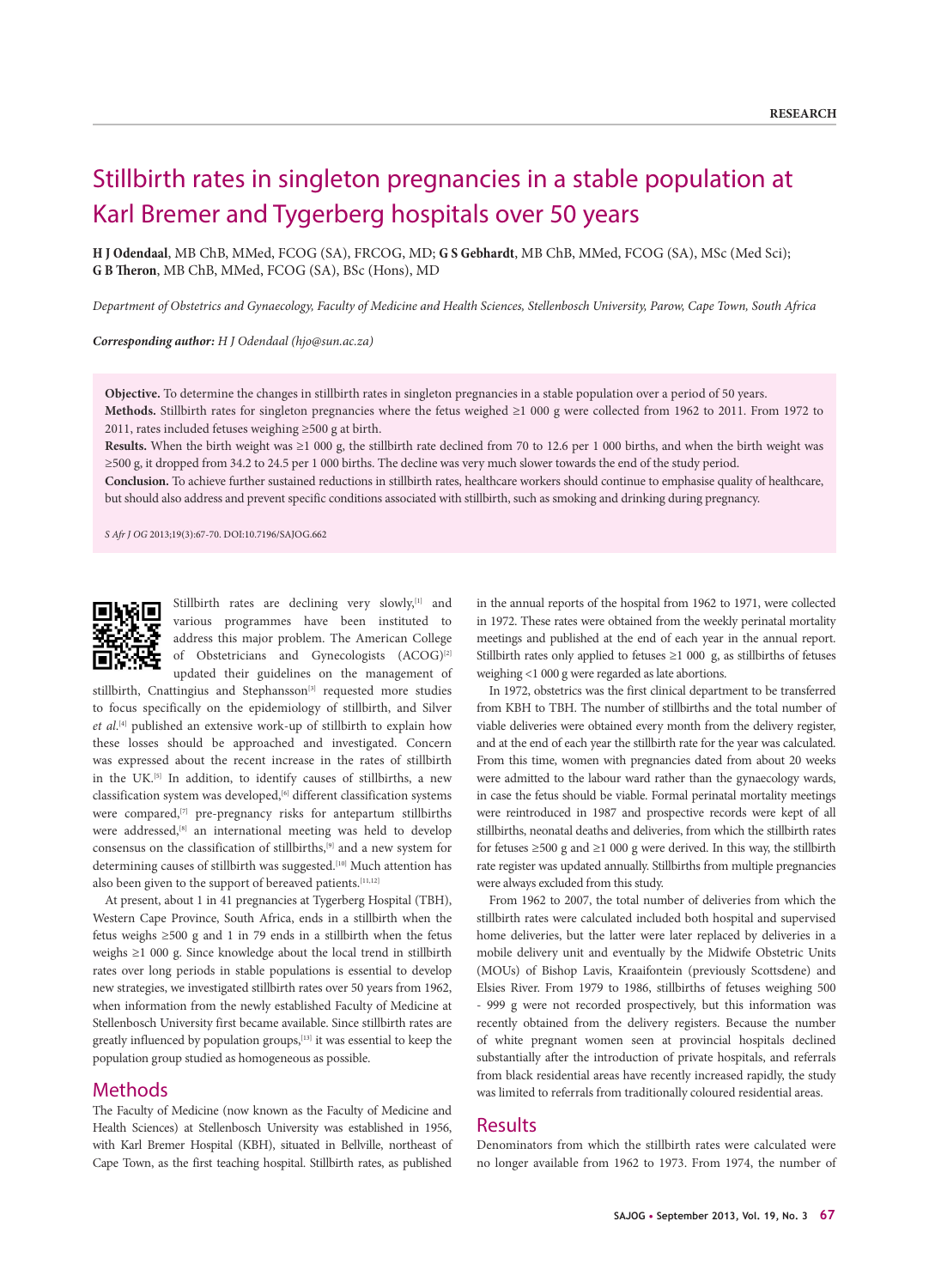deliveries gradually increased from 4 960 to 15 567 in 2011. For pregnancies in which the fetus weighed  $\geq 1$  000 g, the stillbirth rate declined rapidly from 70/1 000 in 1962 to 20.2/1 000 in 1974; it then fell much more slowly to 12.6/1 000 in 2011. There were prolonged periods for which the stillbirth rate did not seem to decline, but there appears to have been a decline in the last 2 years of the study period (Table 1, Fig. 1). For fetuses weighing ≥500 g, the stillbirth rate declined from 34.2/1 000 in 1972 to 24.5/1 000 in 2011.

## **Discussion**

The initial decline in the perinatal mortality (PNM) rate, when organised antenatal care was introduced to the community by the newly established medical school, was rapid. Essentially the service consisted of antenatal clinics at the hospital and in residential areas, supervised home deliveries, adequate care of emergencies and complicated cases, and the provision of a flying squad service consisting of a registrar and a midwife to attend to mothers when complications arose during home deliveries and transport them to hospital if necessary in a fully equipped Land Rover ambulance, driven by the registrar.

From 1972, many new advanced technologies were introduced, such as fetal scalp blood sampling, ultrasound, fetal heart rate monitoring during labour, stress and non-stress tests, symphysis pubis-fundal measurements to assess fetal growth, and umbilical artery Doppler flow velocity measurements. However, the decline in the stillbirth rate was less dramatic, indicating that the introduction of these techniques had a lesser effect on the stillbirth rate than the introduction of basic obstetric care.

The very slow improvement in stillbirth rates indicates that it is necessary to revisit the causes and associated factors to enable specific problems to be addressed. In an ACOG Practice Bulletin on the management of stillbirths, the most prevalent risk factors are listed as non-Hispanic black race, low parity, advanced maternal age and obesity.<sup>[2]</sup> From a public health point of view, obesity, smoking and drug and alcohol abuse are also mentioned. Associated factors are hypertension and diabetes, multiple gestation, congenital abnormalities, other medical diseases, growth restriction and placental abnormalities. As potential causes of stillbirth, the bulletin refers to fetal growth restriction, chromosomal and genetic abnormalities, infection and cord events $[2]$  – basically the



*Fig. 1. Stillbirth rates in singleton pregnancies in a stable population at Karl Bremer and Tygerberg hospitals, Western Cape, South Africa, over 50 years.*

same risk factors are identified by Cnattingius and Stephansson.[3] Caffeine use is another risk factor.[14] Factors associated with unexplained stillbirths are high pre-pregnancy maternal weight, fewer than four antenatal clinic visits, primiparity, parity of three or more, low socioeconomic status, and maternal age of 40 years or more.<sup>[15,16]</sup>

Salihu *et al*.<sup>[17]</sup> found that the risk of placenta-associated syndromes (PAS – placental abruption, placenta praevia, preeclampsia, small-for-gestational-age neonate, preterm birth, stillbirth) progressively increased with greater antenatal alcohol consumption. Five or more drinks per week more than double the risk of PAS. Maternal cigarette smoking during pregnancy, as well as smoking by the partner, also contribute to the stillbirth rate as causes of placental abruption. In a cohort of 46 742 singleton pregnancies, independent risk factors for abruption were maternal and paternal smoking, use of alcohol, placenta praevia, pre-eclampsia and chorio-amnionitis.<sup>[18]</sup> Flenady *et al.*<sup>[19]</sup> found that in disadvantaged populations, maternal smoking could contribute to 20% of stillbirths or, expressed differently, that *in utero* exposure to tobacco smoke doubles the risk of stillbirth (odds ratio (OR) 2.0; 95% confidence interval (CI) 1.4 - 2.9).

Risk of stillbirth is also linked to maternal mental illness.[20] Although fetal congenital abnormality is associated with a history of maternal affective disorders (OR 2.4; 95% CI 1.1 - 5.1), the excess stillbirths are

more likely to be due to factors linked to the maternal psychiatric illness, such as smoking and drinking, rather than the mental illness *per se*.

In a review of stillbirths, Smith and Fretts<sup>[5]</sup> found that most stillbirths are related to placental dysfunction, which in many women is associated with fetal growth restriction. In a study of 60 antepartum stillbirths of normally formed fetuses that occurred at ≥37 weeks' gestation, Evers *et al*. [21] found that 35% of infants were small for gestational age, but growth restriction was only suspected in about half of the cases.

Several systems of classification of stillbirths have been described. Since it is difficult to compare the results of different systems, efforts have been made to develop international consensus on the classification for research purposes.<sup>[9]</sup> However, these authors concluded that because of the lack of adequate knowledge about disease states and normal development, there will be a degree of uncertainty about whether a specific condition was indeed the cause of death. Six most commonly used classification systems were compared by 9 teams from 7 countries.[22] It was concluded that the Extended Wigglesworth and Amended Aberdeen systems cannot be recommended. Although three of the systems performed well, best agreement was found in one system that also had the lowest proportion of unexplained stillbirths. The authors recommended that the virtues of all four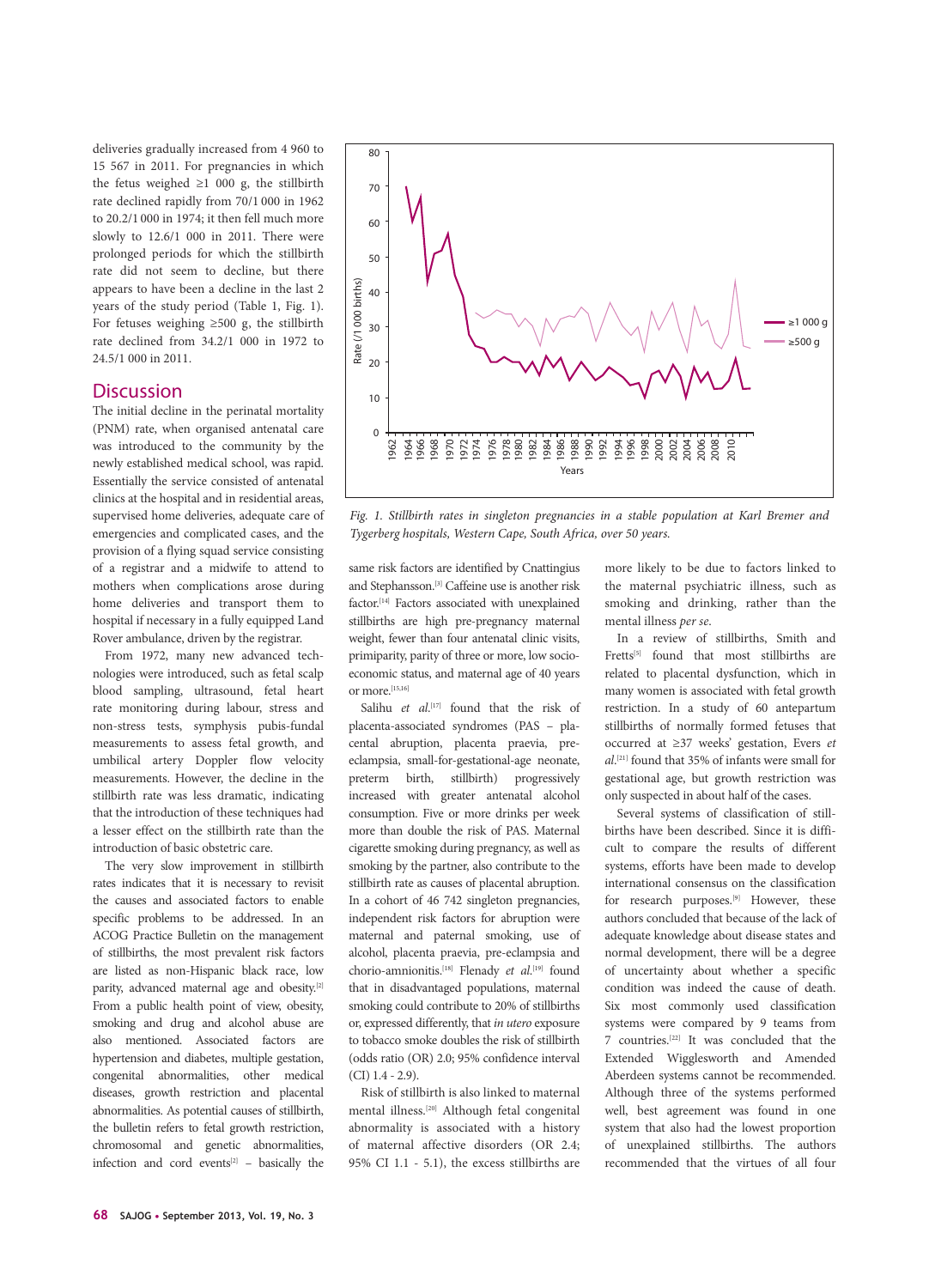**Table 1. Stillbirth rates in singleton pregnancies in a stable population at Karl Bremer and Tygerberg hospitals, Western Cape, South Africa, over 50 years**

| <b>Stillbirths</b><br><b>Deliveries</b><br>Rate<br><b>Deliveries</b><br><b>Stillbirths</b><br>Rate<br>$\boldsymbol{N}$<br>$/1$ 000 births<br>$\boldsymbol{N}$<br>/1 000 births<br>$\boldsymbol{n}$<br>$\boldsymbol{n}$<br>$70\,$<br>1962<br>1963<br>60<br>67<br>1964<br>43<br>1965<br>51<br>1966<br>52<br>1967<br>56<br>1968<br>1969<br>45<br>39<br>1970<br>$28\,$<br>1971<br>$\overline{a}$<br>34.2<br>1972<br>24.5<br>32.9<br>24.3<br>1973<br>33.6<br>20.2<br>1974<br>35.1<br>1975<br>20.5<br>21.6<br>33.9<br>1976<br>34.1<br>20.5<br>1977<br>29.6<br>1978<br>20.4<br>32.9<br>1979<br>17.5<br>$30.8\,$<br>20.7<br>1980<br>$9\;051$<br>24.7<br>1981<br>16.8<br>224<br>21.9<br>9415<br>306<br>32.5<br>1982<br>29.0<br>269<br>19.2<br>9 2 8 3<br>1983<br>$8\;717$<br>32.5<br>21.5<br>283<br>1984<br>15.2<br>8 0 2 6<br>269<br>33.5<br>1985<br>33.2<br>18.1<br>$8\;411$<br>279<br>1986<br>8695<br>313<br>35.9<br>1987<br>8 5 1 9<br>176<br>20.7<br>$17.8\,$<br>8 3 0 6<br>286<br>34.4<br>$8\;165$<br>145<br>26.4<br>112<br>$15\,$<br>$7\;505$<br>$7\;419$<br>198<br>$9\,018$<br>32.2<br>$8\;874$<br>146<br>16.5<br>290<br>19<br>8916<br>330<br>37.0<br>8752<br>166<br>33.2<br>160<br>17.2<br>9 4 6 8<br>$314\,$<br>9 3 1 4<br>9863<br>294<br>29.8<br>9723<br>154<br>15.8<br>13.4<br>27.6<br>9687<br>130<br>9 8 2 5<br>271<br>$30.1\,$<br>9 4 4 3<br>9 2 9 2<br>113<br>14.3<br>284<br>22.9<br>8 8 3 9<br>$92\,$<br>10.4<br>8952<br>$205\,$<br>34.7<br>16.9<br>$7\,761$<br>269<br>7621<br>129<br>29.3<br>17.9<br>$\sim$<br>$\sim$<br>$\sim$<br>$\overline{\phantom{a}}$<br>28.5<br>6 8 5 2<br>99<br>14.4<br>$7\,025$<br>200<br>37.5<br>19.7<br>7759<br>$291\,$<br>$7\,512$<br>148<br>28.9<br>9 6 0 2<br>16.2<br>$7\;050$<br>204<br>112<br>23.3<br>6 6 3 9<br>68<br>10.2<br>6798<br>158<br>26.7<br>7797<br>$208\,$<br>7631<br>$107\,$<br>$14.0\,$<br>30.4<br>9 6 6 8<br>139<br>14.4<br>9 9 7 5<br>303<br>347<br>32.1<br>10 4 9 8<br>184<br>$17.5\,$<br>10 816<br>25.3<br>10 5 8 4<br>268<br>10 3 65<br>132<br>12.7<br>24.2<br>136<br>12.9<br>10735<br>$260\,$<br>10 5 20<br>28.7<br>286<br>9 7 7 4<br>149<br>15.2<br>9 9 7 1<br>13 0 75<br>41.6<br>$12\,801$<br>270<br>$21.1\,$<br>554<br>24.8<br>$12.5\,$<br>12 673<br>$314\,$<br>12 5 15<br>156<br>379<br>24.5<br>15 2 8 0<br>192<br>$12.6\,$<br>15 476 | Year     | Birth weight $\geq$ 1 000 g |  |  | Birth weight $\geq 500$ g |  |  |
|------------------------------------------------------------------------------------------------------------------------------------------------------------------------------------------------------------------------------------------------------------------------------------------------------------------------------------------------------------------------------------------------------------------------------------------------------------------------------------------------------------------------------------------------------------------------------------------------------------------------------------------------------------------------------------------------------------------------------------------------------------------------------------------------------------------------------------------------------------------------------------------------------------------------------------------------------------------------------------------------------------------------------------------------------------------------------------------------------------------------------------------------------------------------------------------------------------------------------------------------------------------------------------------------------------------------------------------------------------------------------------------------------------------------------------------------------------------------------------------------------------------------------------------------------------------------------------------------------------------------------------------------------------------------------------------------------------------------------------------------------------------------------------------------------------------------------------------------------------------------------------------------------------------------------------------------------------------------------------------------------------------------------------------------------------------------------------------------------------------------------------------------------------------------------------------------------------------------------------------------------------------------------------------------------|----------|-----------------------------|--|--|---------------------------|--|--|
|                                                                                                                                                                                                                                                                                                                                                                                                                                                                                                                                                                                                                                                                                                                                                                                                                                                                                                                                                                                                                                                                                                                                                                                                                                                                                                                                                                                                                                                                                                                                                                                                                                                                                                                                                                                                                                                                                                                                                                                                                                                                                                                                                                                                                                                                                                      |          |                             |  |  |                           |  |  |
|                                                                                                                                                                                                                                                                                                                                                                                                                                                                                                                                                                                                                                                                                                                                                                                                                                                                                                                                                                                                                                                                                                                                                                                                                                                                                                                                                                                                                                                                                                                                                                                                                                                                                                                                                                                                                                                                                                                                                                                                                                                                                                                                                                                                                                                                                                      |          |                             |  |  |                           |  |  |
|                                                                                                                                                                                                                                                                                                                                                                                                                                                                                                                                                                                                                                                                                                                                                                                                                                                                                                                                                                                                                                                                                                                                                                                                                                                                                                                                                                                                                                                                                                                                                                                                                                                                                                                                                                                                                                                                                                                                                                                                                                                                                                                                                                                                                                                                                                      |          |                             |  |  |                           |  |  |
|                                                                                                                                                                                                                                                                                                                                                                                                                                                                                                                                                                                                                                                                                                                                                                                                                                                                                                                                                                                                                                                                                                                                                                                                                                                                                                                                                                                                                                                                                                                                                                                                                                                                                                                                                                                                                                                                                                                                                                                                                                                                                                                                                                                                                                                                                                      |          |                             |  |  |                           |  |  |
|                                                                                                                                                                                                                                                                                                                                                                                                                                                                                                                                                                                                                                                                                                                                                                                                                                                                                                                                                                                                                                                                                                                                                                                                                                                                                                                                                                                                                                                                                                                                                                                                                                                                                                                                                                                                                                                                                                                                                                                                                                                                                                                                                                                                                                                                                                      |          |                             |  |  |                           |  |  |
|                                                                                                                                                                                                                                                                                                                                                                                                                                                                                                                                                                                                                                                                                                                                                                                                                                                                                                                                                                                                                                                                                                                                                                                                                                                                                                                                                                                                                                                                                                                                                                                                                                                                                                                                                                                                                                                                                                                                                                                                                                                                                                                                                                                                                                                                                                      |          |                             |  |  |                           |  |  |
|                                                                                                                                                                                                                                                                                                                                                                                                                                                                                                                                                                                                                                                                                                                                                                                                                                                                                                                                                                                                                                                                                                                                                                                                                                                                                                                                                                                                                                                                                                                                                                                                                                                                                                                                                                                                                                                                                                                                                                                                                                                                                                                                                                                                                                                                                                      |          |                             |  |  |                           |  |  |
|                                                                                                                                                                                                                                                                                                                                                                                                                                                                                                                                                                                                                                                                                                                                                                                                                                                                                                                                                                                                                                                                                                                                                                                                                                                                                                                                                                                                                                                                                                                                                                                                                                                                                                                                                                                                                                                                                                                                                                                                                                                                                                                                                                                                                                                                                                      |          |                             |  |  |                           |  |  |
|                                                                                                                                                                                                                                                                                                                                                                                                                                                                                                                                                                                                                                                                                                                                                                                                                                                                                                                                                                                                                                                                                                                                                                                                                                                                                                                                                                                                                                                                                                                                                                                                                                                                                                                                                                                                                                                                                                                                                                                                                                                                                                                                                                                                                                                                                                      |          |                             |  |  |                           |  |  |
|                                                                                                                                                                                                                                                                                                                                                                                                                                                                                                                                                                                                                                                                                                                                                                                                                                                                                                                                                                                                                                                                                                                                                                                                                                                                                                                                                                                                                                                                                                                                                                                                                                                                                                                                                                                                                                                                                                                                                                                                                                                                                                                                                                                                                                                                                                      |          |                             |  |  |                           |  |  |
|                                                                                                                                                                                                                                                                                                                                                                                                                                                                                                                                                                                                                                                                                                                                                                                                                                                                                                                                                                                                                                                                                                                                                                                                                                                                                                                                                                                                                                                                                                                                                                                                                                                                                                                                                                                                                                                                                                                                                                                                                                                                                                                                                                                                                                                                                                      |          |                             |  |  |                           |  |  |
|                                                                                                                                                                                                                                                                                                                                                                                                                                                                                                                                                                                                                                                                                                                                                                                                                                                                                                                                                                                                                                                                                                                                                                                                                                                                                                                                                                                                                                                                                                                                                                                                                                                                                                                                                                                                                                                                                                                                                                                                                                                                                                                                                                                                                                                                                                      |          |                             |  |  |                           |  |  |
|                                                                                                                                                                                                                                                                                                                                                                                                                                                                                                                                                                                                                                                                                                                                                                                                                                                                                                                                                                                                                                                                                                                                                                                                                                                                                                                                                                                                                                                                                                                                                                                                                                                                                                                                                                                                                                                                                                                                                                                                                                                                                                                                                                                                                                                                                                      |          |                             |  |  |                           |  |  |
|                                                                                                                                                                                                                                                                                                                                                                                                                                                                                                                                                                                                                                                                                                                                                                                                                                                                                                                                                                                                                                                                                                                                                                                                                                                                                                                                                                                                                                                                                                                                                                                                                                                                                                                                                                                                                                                                                                                                                                                                                                                                                                                                                                                                                                                                                                      |          |                             |  |  |                           |  |  |
|                                                                                                                                                                                                                                                                                                                                                                                                                                                                                                                                                                                                                                                                                                                                                                                                                                                                                                                                                                                                                                                                                                                                                                                                                                                                                                                                                                                                                                                                                                                                                                                                                                                                                                                                                                                                                                                                                                                                                                                                                                                                                                                                                                                                                                                                                                      |          |                             |  |  |                           |  |  |
|                                                                                                                                                                                                                                                                                                                                                                                                                                                                                                                                                                                                                                                                                                                                                                                                                                                                                                                                                                                                                                                                                                                                                                                                                                                                                                                                                                                                                                                                                                                                                                                                                                                                                                                                                                                                                                                                                                                                                                                                                                                                                                                                                                                                                                                                                                      |          |                             |  |  |                           |  |  |
|                                                                                                                                                                                                                                                                                                                                                                                                                                                                                                                                                                                                                                                                                                                                                                                                                                                                                                                                                                                                                                                                                                                                                                                                                                                                                                                                                                                                                                                                                                                                                                                                                                                                                                                                                                                                                                                                                                                                                                                                                                                                                                                                                                                                                                                                                                      |          |                             |  |  |                           |  |  |
|                                                                                                                                                                                                                                                                                                                                                                                                                                                                                                                                                                                                                                                                                                                                                                                                                                                                                                                                                                                                                                                                                                                                                                                                                                                                                                                                                                                                                                                                                                                                                                                                                                                                                                                                                                                                                                                                                                                                                                                                                                                                                                                                                                                                                                                                                                      |          |                             |  |  |                           |  |  |
|                                                                                                                                                                                                                                                                                                                                                                                                                                                                                                                                                                                                                                                                                                                                                                                                                                                                                                                                                                                                                                                                                                                                                                                                                                                                                                                                                                                                                                                                                                                                                                                                                                                                                                                                                                                                                                                                                                                                                                                                                                                                                                                                                                                                                                                                                                      |          |                             |  |  |                           |  |  |
|                                                                                                                                                                                                                                                                                                                                                                                                                                                                                                                                                                                                                                                                                                                                                                                                                                                                                                                                                                                                                                                                                                                                                                                                                                                                                                                                                                                                                                                                                                                                                                                                                                                                                                                                                                                                                                                                                                                                                                                                                                                                                                                                                                                                                                                                                                      |          |                             |  |  |                           |  |  |
|                                                                                                                                                                                                                                                                                                                                                                                                                                                                                                                                                                                                                                                                                                                                                                                                                                                                                                                                                                                                                                                                                                                                                                                                                                                                                                                                                                                                                                                                                                                                                                                                                                                                                                                                                                                                                                                                                                                                                                                                                                                                                                                                                                                                                                                                                                      |          |                             |  |  |                           |  |  |
|                                                                                                                                                                                                                                                                                                                                                                                                                                                                                                                                                                                                                                                                                                                                                                                                                                                                                                                                                                                                                                                                                                                                                                                                                                                                                                                                                                                                                                                                                                                                                                                                                                                                                                                                                                                                                                                                                                                                                                                                                                                                                                                                                                                                                                                                                                      |          |                             |  |  |                           |  |  |
|                                                                                                                                                                                                                                                                                                                                                                                                                                                                                                                                                                                                                                                                                                                                                                                                                                                                                                                                                                                                                                                                                                                                                                                                                                                                                                                                                                                                                                                                                                                                                                                                                                                                                                                                                                                                                                                                                                                                                                                                                                                                                                                                                                                                                                                                                                      |          |                             |  |  |                           |  |  |
|                                                                                                                                                                                                                                                                                                                                                                                                                                                                                                                                                                                                                                                                                                                                                                                                                                                                                                                                                                                                                                                                                                                                                                                                                                                                                                                                                                                                                                                                                                                                                                                                                                                                                                                                                                                                                                                                                                                                                                                                                                                                                                                                                                                                                                                                                                      |          |                             |  |  |                           |  |  |
|                                                                                                                                                                                                                                                                                                                                                                                                                                                                                                                                                                                                                                                                                                                                                                                                                                                                                                                                                                                                                                                                                                                                                                                                                                                                                                                                                                                                                                                                                                                                                                                                                                                                                                                                                                                                                                                                                                                                                                                                                                                                                                                                                                                                                                                                                                      |          |                             |  |  |                           |  |  |
|                                                                                                                                                                                                                                                                                                                                                                                                                                                                                                                                                                                                                                                                                                                                                                                                                                                                                                                                                                                                                                                                                                                                                                                                                                                                                                                                                                                                                                                                                                                                                                                                                                                                                                                                                                                                                                                                                                                                                                                                                                                                                                                                                                                                                                                                                                      |          |                             |  |  |                           |  |  |
|                                                                                                                                                                                                                                                                                                                                                                                                                                                                                                                                                                                                                                                                                                                                                                                                                                                                                                                                                                                                                                                                                                                                                                                                                                                                                                                                                                                                                                                                                                                                                                                                                                                                                                                                                                                                                                                                                                                                                                                                                                                                                                                                                                                                                                                                                                      |          |                             |  |  |                           |  |  |
|                                                                                                                                                                                                                                                                                                                                                                                                                                                                                                                                                                                                                                                                                                                                                                                                                                                                                                                                                                                                                                                                                                                                                                                                                                                                                                                                                                                                                                                                                                                                                                                                                                                                                                                                                                                                                                                                                                                                                                                                                                                                                                                                                                                                                                                                                                      |          |                             |  |  |                           |  |  |
|                                                                                                                                                                                                                                                                                                                                                                                                                                                                                                                                                                                                                                                                                                                                                                                                                                                                                                                                                                                                                                                                                                                                                                                                                                                                                                                                                                                                                                                                                                                                                                                                                                                                                                                                                                                                                                                                                                                                                                                                                                                                                                                                                                                                                                                                                                      |          |                             |  |  |                           |  |  |
|                                                                                                                                                                                                                                                                                                                                                                                                                                                                                                                                                                                                                                                                                                                                                                                                                                                                                                                                                                                                                                                                                                                                                                                                                                                                                                                                                                                                                                                                                                                                                                                                                                                                                                                                                                                                                                                                                                                                                                                                                                                                                                                                                                                                                                                                                                      | 1988     |                             |  |  |                           |  |  |
|                                                                                                                                                                                                                                                                                                                                                                                                                                                                                                                                                                                                                                                                                                                                                                                                                                                                                                                                                                                                                                                                                                                                                                                                                                                                                                                                                                                                                                                                                                                                                                                                                                                                                                                                                                                                                                                                                                                                                                                                                                                                                                                                                                                                                                                                                                      | 1989     |                             |  |  |                           |  |  |
|                                                                                                                                                                                                                                                                                                                                                                                                                                                                                                                                                                                                                                                                                                                                                                                                                                                                                                                                                                                                                                                                                                                                                                                                                                                                                                                                                                                                                                                                                                                                                                                                                                                                                                                                                                                                                                                                                                                                                                                                                                                                                                                                                                                                                                                                                                      | 1990     |                             |  |  |                           |  |  |
|                                                                                                                                                                                                                                                                                                                                                                                                                                                                                                                                                                                                                                                                                                                                                                                                                                                                                                                                                                                                                                                                                                                                                                                                                                                                                                                                                                                                                                                                                                                                                                                                                                                                                                                                                                                                                                                                                                                                                                                                                                                                                                                                                                                                                                                                                                      | 1991     |                             |  |  |                           |  |  |
|                                                                                                                                                                                                                                                                                                                                                                                                                                                                                                                                                                                                                                                                                                                                                                                                                                                                                                                                                                                                                                                                                                                                                                                                                                                                                                                                                                                                                                                                                                                                                                                                                                                                                                                                                                                                                                                                                                                                                                                                                                                                                                                                                                                                                                                                                                      | 1992     |                             |  |  |                           |  |  |
|                                                                                                                                                                                                                                                                                                                                                                                                                                                                                                                                                                                                                                                                                                                                                                                                                                                                                                                                                                                                                                                                                                                                                                                                                                                                                                                                                                                                                                                                                                                                                                                                                                                                                                                                                                                                                                                                                                                                                                                                                                                                                                                                                                                                                                                                                                      | 1993     |                             |  |  |                           |  |  |
|                                                                                                                                                                                                                                                                                                                                                                                                                                                                                                                                                                                                                                                                                                                                                                                                                                                                                                                                                                                                                                                                                                                                                                                                                                                                                                                                                                                                                                                                                                                                                                                                                                                                                                                                                                                                                                                                                                                                                                                                                                                                                                                                                                                                                                                                                                      | 1994     |                             |  |  |                           |  |  |
|                                                                                                                                                                                                                                                                                                                                                                                                                                                                                                                                                                                                                                                                                                                                                                                                                                                                                                                                                                                                                                                                                                                                                                                                                                                                                                                                                                                                                                                                                                                                                                                                                                                                                                                                                                                                                                                                                                                                                                                                                                                                                                                                                                                                                                                                                                      | 1995     |                             |  |  |                           |  |  |
|                                                                                                                                                                                                                                                                                                                                                                                                                                                                                                                                                                                                                                                                                                                                                                                                                                                                                                                                                                                                                                                                                                                                                                                                                                                                                                                                                                                                                                                                                                                                                                                                                                                                                                                                                                                                                                                                                                                                                                                                                                                                                                                                                                                                                                                                                                      | 1996     |                             |  |  |                           |  |  |
|                                                                                                                                                                                                                                                                                                                                                                                                                                                                                                                                                                                                                                                                                                                                                                                                                                                                                                                                                                                                                                                                                                                                                                                                                                                                                                                                                                                                                                                                                                                                                                                                                                                                                                                                                                                                                                                                                                                                                                                                                                                                                                                                                                                                                                                                                                      | 1997     |                             |  |  |                           |  |  |
|                                                                                                                                                                                                                                                                                                                                                                                                                                                                                                                                                                                                                                                                                                                                                                                                                                                                                                                                                                                                                                                                                                                                                                                                                                                                                                                                                                                                                                                                                                                                                                                                                                                                                                                                                                                                                                                                                                                                                                                                                                                                                                                                                                                                                                                                                                      | 1998     |                             |  |  |                           |  |  |
|                                                                                                                                                                                                                                                                                                                                                                                                                                                                                                                                                                                                                                                                                                                                                                                                                                                                                                                                                                                                                                                                                                                                                                                                                                                                                                                                                                                                                                                                                                                                                                                                                                                                                                                                                                                                                                                                                                                                                                                                                                                                                                                                                                                                                                                                                                      | 1999     |                             |  |  |                           |  |  |
|                                                                                                                                                                                                                                                                                                                                                                                                                                                                                                                                                                                                                                                                                                                                                                                                                                                                                                                                                                                                                                                                                                                                                                                                                                                                                                                                                                                                                                                                                                                                                                                                                                                                                                                                                                                                                                                                                                                                                                                                                                                                                                                                                                                                                                                                                                      | 2000     |                             |  |  |                           |  |  |
|                                                                                                                                                                                                                                                                                                                                                                                                                                                                                                                                                                                                                                                                                                                                                                                                                                                                                                                                                                                                                                                                                                                                                                                                                                                                                                                                                                                                                                                                                                                                                                                                                                                                                                                                                                                                                                                                                                                                                                                                                                                                                                                                                                                                                                                                                                      | $2001\,$ |                             |  |  |                           |  |  |
|                                                                                                                                                                                                                                                                                                                                                                                                                                                                                                                                                                                                                                                                                                                                                                                                                                                                                                                                                                                                                                                                                                                                                                                                                                                                                                                                                                                                                                                                                                                                                                                                                                                                                                                                                                                                                                                                                                                                                                                                                                                                                                                                                                                                                                                                                                      | 2002     |                             |  |  |                           |  |  |
|                                                                                                                                                                                                                                                                                                                                                                                                                                                                                                                                                                                                                                                                                                                                                                                                                                                                                                                                                                                                                                                                                                                                                                                                                                                                                                                                                                                                                                                                                                                                                                                                                                                                                                                                                                                                                                                                                                                                                                                                                                                                                                                                                                                                                                                                                                      | 2003     |                             |  |  |                           |  |  |
|                                                                                                                                                                                                                                                                                                                                                                                                                                                                                                                                                                                                                                                                                                                                                                                                                                                                                                                                                                                                                                                                                                                                                                                                                                                                                                                                                                                                                                                                                                                                                                                                                                                                                                                                                                                                                                                                                                                                                                                                                                                                                                                                                                                                                                                                                                      | $2004\,$ |                             |  |  |                           |  |  |
|                                                                                                                                                                                                                                                                                                                                                                                                                                                                                                                                                                                                                                                                                                                                                                                                                                                                                                                                                                                                                                                                                                                                                                                                                                                                                                                                                                                                                                                                                                                                                                                                                                                                                                                                                                                                                                                                                                                                                                                                                                                                                                                                                                                                                                                                                                      | $2005\,$ |                             |  |  |                           |  |  |
|                                                                                                                                                                                                                                                                                                                                                                                                                                                                                                                                                                                                                                                                                                                                                                                                                                                                                                                                                                                                                                                                                                                                                                                                                                                                                                                                                                                                                                                                                                                                                                                                                                                                                                                                                                                                                                                                                                                                                                                                                                                                                                                                                                                                                                                                                                      | 2006     |                             |  |  |                           |  |  |
|                                                                                                                                                                                                                                                                                                                                                                                                                                                                                                                                                                                                                                                                                                                                                                                                                                                                                                                                                                                                                                                                                                                                                                                                                                                                                                                                                                                                                                                                                                                                                                                                                                                                                                                                                                                                                                                                                                                                                                                                                                                                                                                                                                                                                                                                                                      | 2007     |                             |  |  |                           |  |  |
|                                                                                                                                                                                                                                                                                                                                                                                                                                                                                                                                                                                                                                                                                                                                                                                                                                                                                                                                                                                                                                                                                                                                                                                                                                                                                                                                                                                                                                                                                                                                                                                                                                                                                                                                                                                                                                                                                                                                                                                                                                                                                                                                                                                                                                                                                                      | $2008\,$ |                             |  |  |                           |  |  |
|                                                                                                                                                                                                                                                                                                                                                                                                                                                                                                                                                                                                                                                                                                                                                                                                                                                                                                                                                                                                                                                                                                                                                                                                                                                                                                                                                                                                                                                                                                                                                                                                                                                                                                                                                                                                                                                                                                                                                                                                                                                                                                                                                                                                                                                                                                      | 2009     |                             |  |  |                           |  |  |
|                                                                                                                                                                                                                                                                                                                                                                                                                                                                                                                                                                                                                                                                                                                                                                                                                                                                                                                                                                                                                                                                                                                                                                                                                                                                                                                                                                                                                                                                                                                                                                                                                                                                                                                                                                                                                                                                                                                                                                                                                                                                                                                                                                                                                                                                                                      | $2010\,$ |                             |  |  |                           |  |  |
|                                                                                                                                                                                                                                                                                                                                                                                                                                                                                                                                                                                                                                                                                                                                                                                                                                                                                                                                                                                                                                                                                                                                                                                                                                                                                                                                                                                                                                                                                                                                                                                                                                                                                                                                                                                                                                                                                                                                                                                                                                                                                                                                                                                                                                                                                                      | $2011\,$ |                             |  |  |                           |  |  |